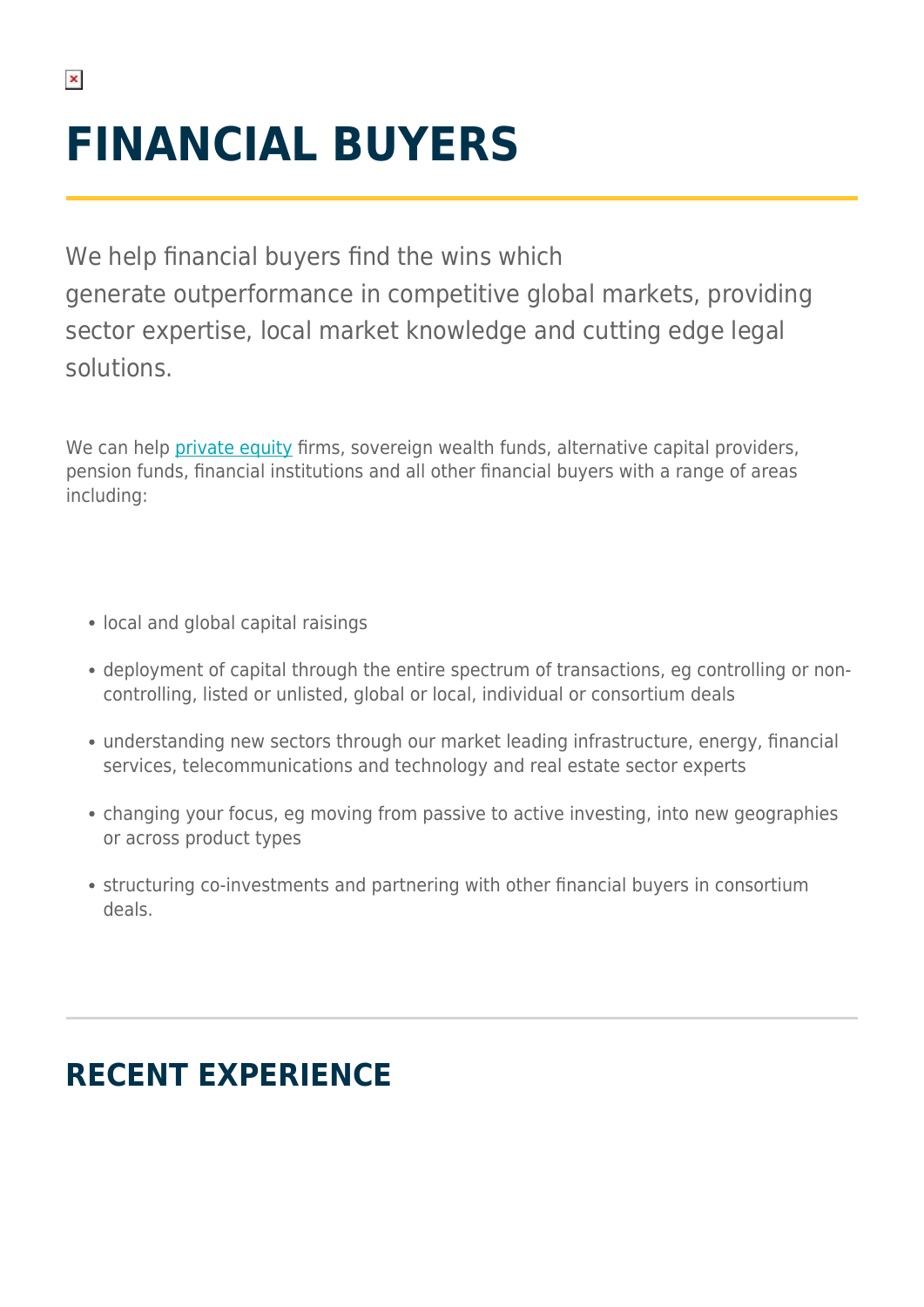#### **SIGNATURE GROUP**

On the launch of SSL Partners I and SSL Partners II, real estate funds established to develop and own premium quality care homes

#### **INVESTA PROPERTY GROUP**

Advising on the acquisition of management rights of the listed ING Office Fund – now Investa Office Fund (IOF) with total assets of \$2.6 billion

#### **ABACUS PROPERTY GROUP**

Advising on the establishment of a A\$600 million real estate joint venture investment trust with Heitman LLC (on behalf of a large Korean pension scheme) with the acquisition of properties at Walker Street Sydney and St Kilda Road, Melbourne

#### **ASIA COAL**

Advising a Hong Kong listed company, on a HK\$150 million subscription of new shares by a third party investor involving a SFC whitewash waiver and SFC Repurchase Code repurchase of convertible bonds held by China Enterprise Capital, a private equity fund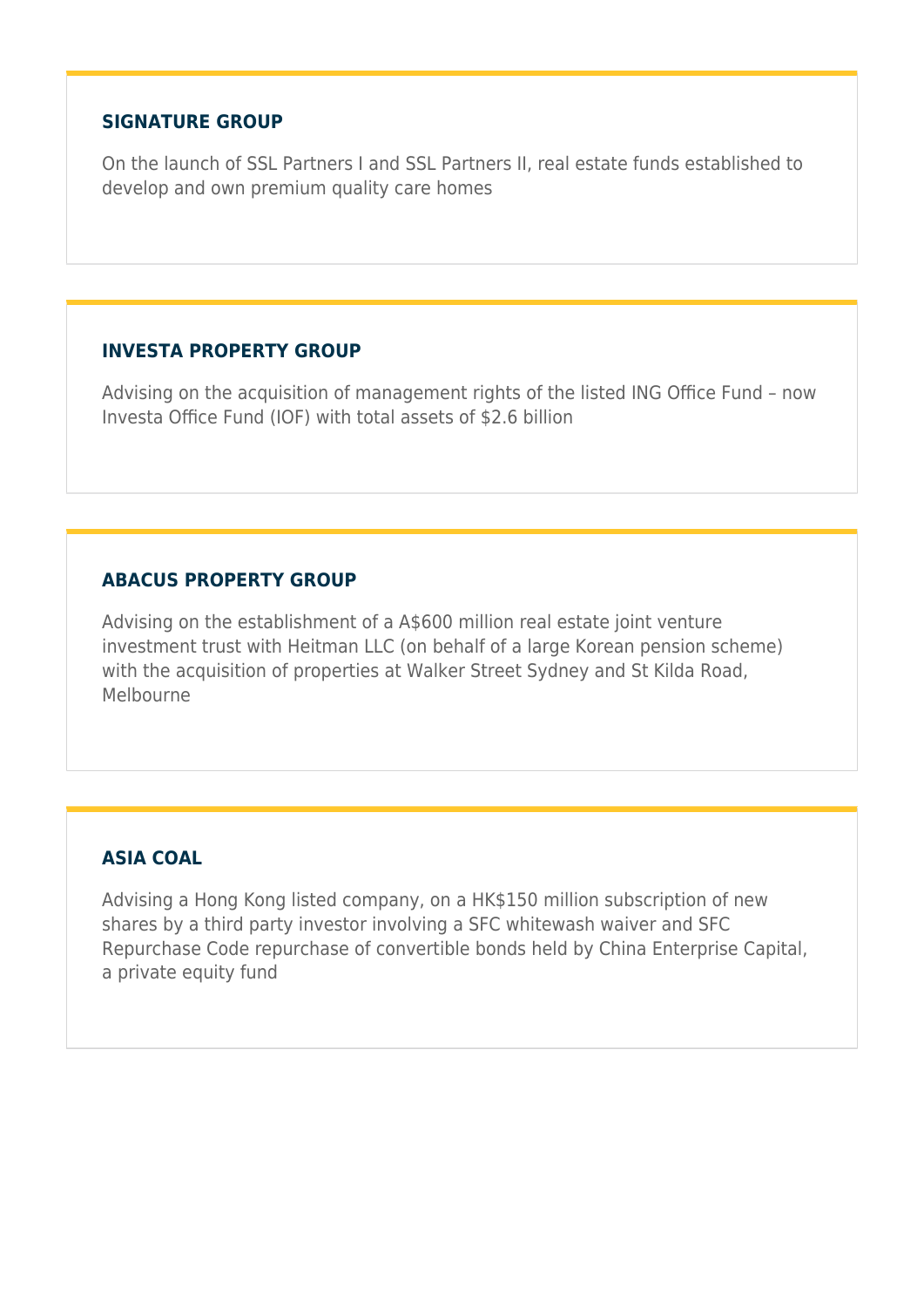#### **ARCHER CAPITAL PTY LIMITED**

Acting for Archer Capital in respect of the sale of independent fuel distributor and retailer, Ausfuel, to Puma Energy

#### **ANTIN INFRASTRUCTURE PARTNERS**

Advising on the management buyout of a company in the UK from confidential private equity sellers and incumbent management team and on its acquisition of BG Group's majority stake in the Central Area Transmission System (CATS) gas pipeline in the UK North Sea and associated infrastructure

## **OUR CAPABILITIES**

Our expert teams provide a diverse range of legal services to our clients in the Financial Buyers sector







View All Solutions